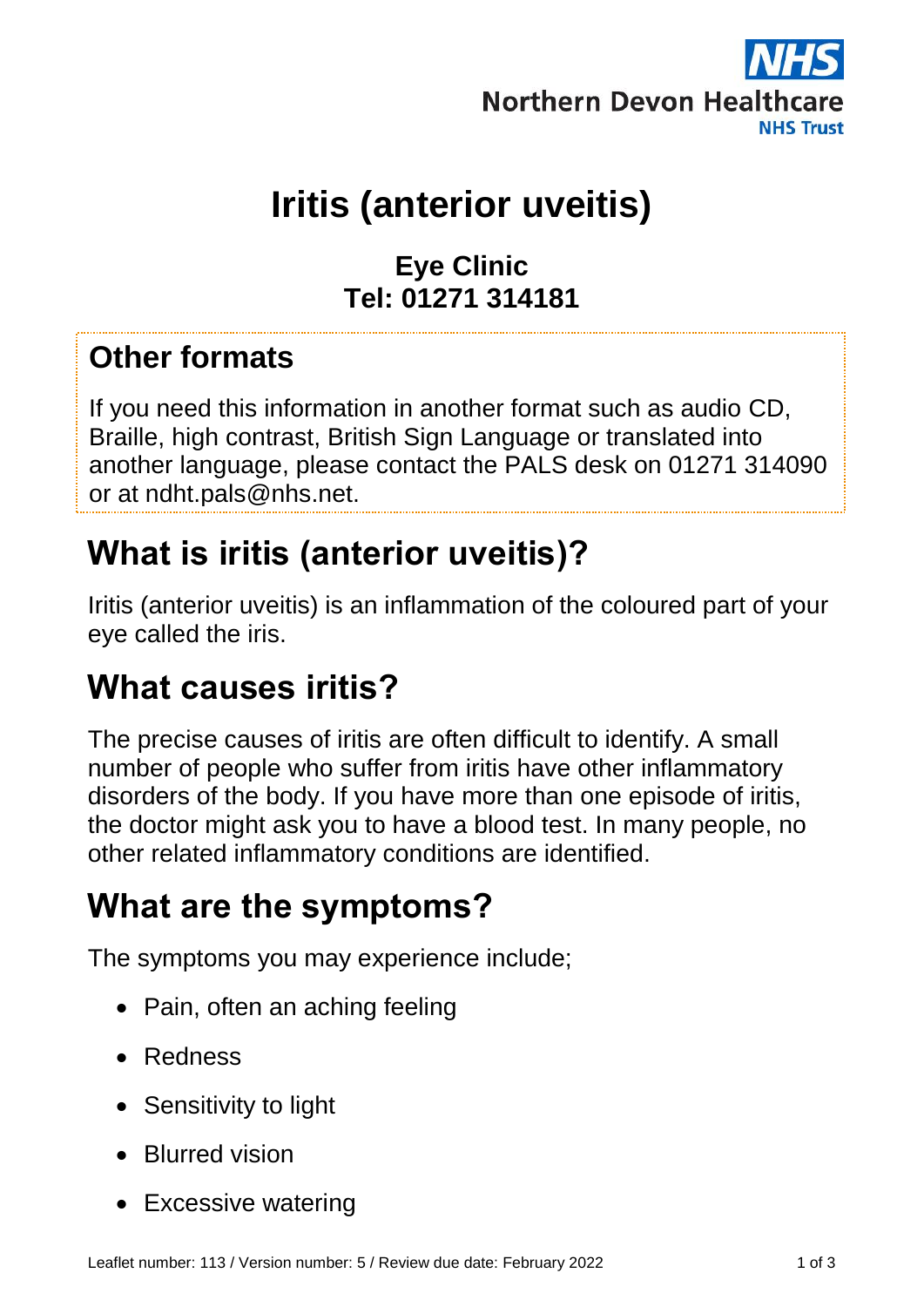## **How is it treated?**

The treatment is usually in the form of eye drops to use during the day. In addition, ointment may be prescribed at night. Steroid drops and ointment are used to reduce the inflammation. Your steroid drops will be prescribed frequently initially, and then gradually reduced over a period of time as the inflammation in your eye settles. You may expect to use your steroid drops for at least four or five weeks.

A dilating drop is used to enlarge the pupil; this will prevent the inflamed iris reacting to light and will make your eye feel more comfortable. These drops also prevent the iris sticking to the lens in your eye.

## **What are the effects of using my eyedrops?**

Dilating drops will cause your vision to become more blurred and make you more sensitive to light. Wearing sunglasses will help ease your discomfort to bright light. It is advised that you **DO NOT**  drive whilst using dilating eyedrops.

It is important that you follow your steroid eyedrop regime carefully, even if you think your eye feels better**. Stopping your steroid drops too soon or suddenly may cause the inflammation in your eye to flare up or re-occur.**

#### **What is the expected outcome?**

Iritis may re-occur in the future, though it is not possible to predict how often or when. If you develop similar symtoms with a red eye in the future, you should contact your family doctor or ring the eye clinic if you are a current patient.

#### **Further information**

If you have any questions or concerns please ask any member of the medical or nursing team or contact the Eye Clinic, Monday to Thursday 9am to 5pm, Friday 9am to 1pm.

Tel: 01271 314181